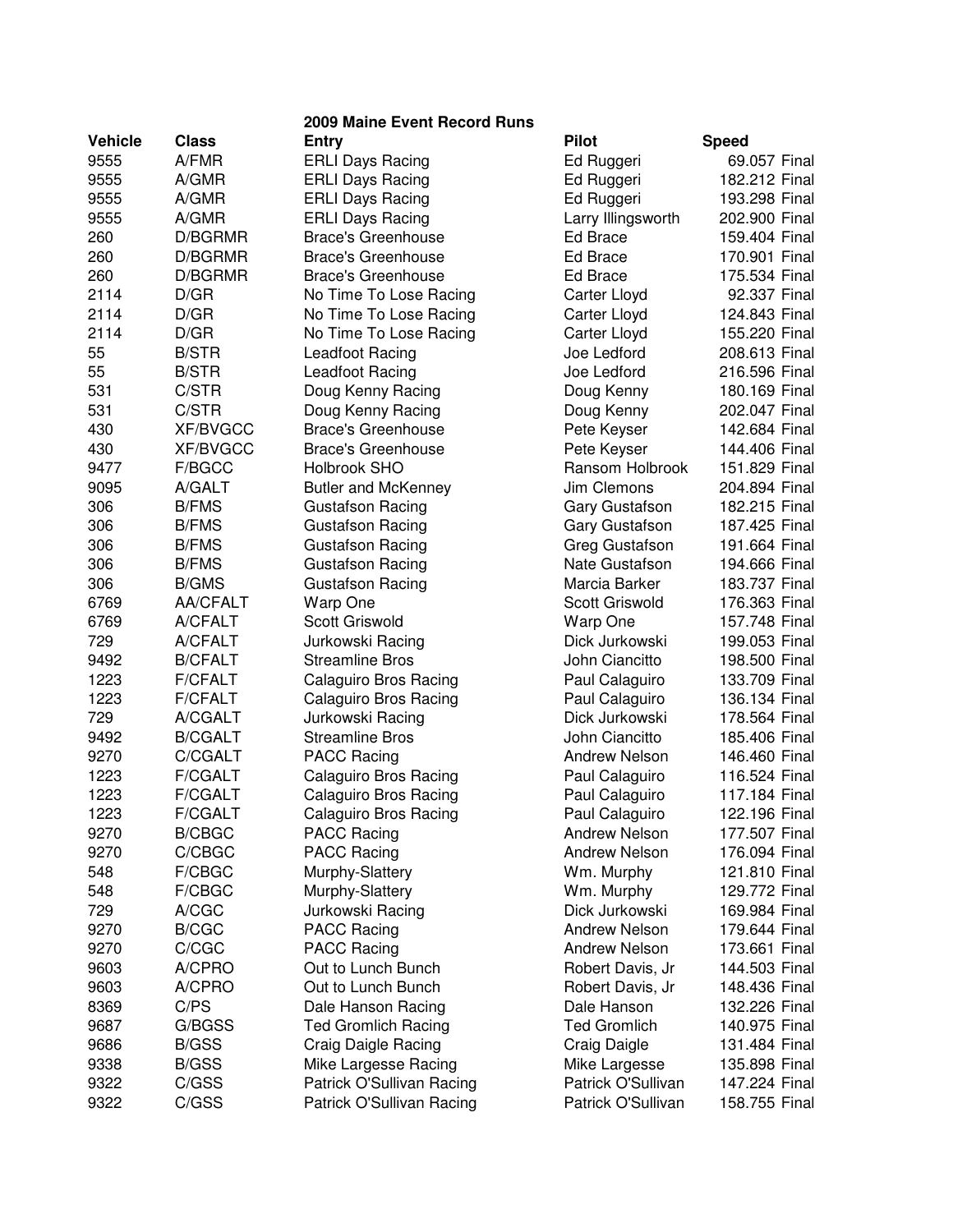| 8383 | G/GSS         | <b>Wild Hare Racing</b>                | John Finn                | 118.545 Final |
|------|---------------|----------------------------------------|--------------------------|---------------|
| 8383 | G/GSS         | <b>Wild Hare Racing</b>                | John Finn                | 120.662 Final |
| 8383 | G/GSS         | Wild Hare Racing                       | John Finn                | 124.918 Final |
| 8383 | G/GSS         | <b>Wild Hare Racing</b>                | John Finn                | 129.047 Final |
| 9321 | A/GRS         | George Brockman Racing                 | George Brockman          | 154.628 Final |
| 9321 | A/GRS         | George Brockman Racing                 | George Brockman          | 162.384 Final |
| 9321 | A/GRS         | George Brockman Racing                 | George Brockman          | 171.680 Final |
| 2222 | MPS/G-125/2   | Scott Kolb                             | Scott Kolb               | 142.287 Final |
| 1401 | A/G-175/2     | Sterling Hill Gang                     | Seth Frink               | 92.583 Final  |
| 1401 | A/BG-175/2    | Sterling Hill Gang                     | Seth Frink               | 72.575 Final  |
| 1401 | APS/BG-175/2  | Sterling Hill Gang                     | Seth Frink               | 67.876 Final  |
| 1401 | APS/BF-175/2  | Sterling Hill Gang                     | Seth Frink               | 66.696 Final  |
| 9635 | MPS/G-250/4   | <b>TLN Motorsports/Ace Performance</b> | <b>Greg Neal</b>         | 107.102 Final |
| 9635 | MPS/F-250/4   | <b>TLN Motorsports/Ace Performance</b> | <b>Greg Neal</b>         | 99.678 Final  |
| 9365 | MPS/BG-250/4  | <b>TLN Motorsports/Ace Performance</b> | <b>Greg Neal</b>         | 109.662 Final |
| 9635 | MPS/BF-250/4  | TLN Motorsports/Ace Performance        | Greg Neal                | 101.228 Final |
| 9635 | MPS/G-350/4   | TLN Motorsports/Ace Performance        | Greg Neal                | 109.621 Final |
| 1400 | M/PG-350/4    | <b>Sterling Hill Gang</b>              | Lloyd Frink              | 71.666 Final  |
| 1400 | M/PF-350/4    | Sterling Hill Gang                     | Lloyd Frink              | 84.136 Final  |
| 1400 | M/PG-400/4    | Sterling Hill Gang                     | Lloyd Frink              | 73.078 Final  |
| 1400 | M/PF-400/4    | The Sterling Hill Gang                 | Lloyd W. Frink           | 85.233 Final  |
| 9140 | M/VG-500/4    | David Dunfey                           | David Dunfey             | 94.239 Final  |
| 9102 | MPS/F-500/4   | MP Racing                              | Milton Paul              | 131.953 Final |
| 9539 | MPS/G-650/4   | TLN Motorsports/Ace Performance        | Greg Neal                | 179.132 Final |
| 9539 | MPS/F-650/4   | <b>TLN Motorsports/Ace Performance</b> | Greg Neal                | 183.422 Final |
| 9539 | MPS/BG-650/4  | <b>TLN Motorsports/Ace Performance</b> | Greg Neal                | 177.777 Final |
| 9539 | MPS/BF-650/4  | <b>TLN Motorsports/Ace Performance</b> | Greg Neal                | 186.023 Final |
| 9539 | APS/G-650/4   | <b>TLN Motorsports/Ace Performance</b> | Greg Neal                | 188.584 Final |
| 9539 | APS/F-650/4   | TLN Motorsports/Ace Performance        | Greg Neal                | 188.865 Final |
| 9539 | APS/BG-650/4  | <b>TLN Motorsports/Ace Performance</b> | Greg Neal                | 190.118 Final |
| 9539 | APS/BF-650/4  | TLN Motorsports/Ace Performance        | Greg Neal                | 189.035 Final |
| 9421 | M/PG-650/4    | <b>PRT Racing</b>                      | C T Schaefer             | 121.837 Final |
| 1402 | M/PBG-650/4   | <b>Sterling Hill Gang</b>              | Lloyd Frink Sr           | 74.640 Final  |
| 1402 | M/PBF-650/4   | <b>Sterling Hill Gang</b>              | Lloyd Frink Sr           | 74.343 Final  |
| 1402 | MPS/PBG-650/4 | <b>Sterling Hill Gang</b>              | Lloyd Frink Sr           | 86.065 Final  |
| 9543 | MPS/PBF-650/4 | <b>PRT Racing</b>                      | Mike Goni                | 154.059 Final |
| 9539 | MPS/G-750/4   | TLN Motorsports/Ace Performance        | <b>Greg Neal</b>         | 186.795 Final |
| 9539 | MPS/BG-750/4  | <b>TLN Motorsports/Ace Performance</b> | Greg Neal                | 186.100 Final |
| 1440 | M/BG-1000/4   | Sabatinelli RSK-Fast                   | Dean Sabatinelli         | 220.647 Final |
|      |               | <b>EdWeiser Racing</b>                 |                          | 199.982 Final |
| 9336 | MPS/G-1000/4  |                                        | <b>Eddie Fitzpatrick</b> |               |
| 9334 | MPS/F-1000/4  | Justin Ryti                            | Justin Ryti              | 179.086 Final |
| 1440 | MPS/BG-1000/4 | Sabatinelli RSK-Fast                   | Dean Sabatinelli         | 245.345 Final |
| 9280 | MPS/BF-1000/4 | Last Minute Racing                     | Don Haas                 | 239.852 Final |
| 417  | M/PG-1000/4   | Mark Rubin                             | Mark Rubin               | 156.244 Final |
| 9216 | A/PG-1000/4   | <b>Fairway Motorsports</b>             | Joe Daly                 | 140.776 Final |
| 9290 | P/P-1350/4    | Holbroock SHO                          | Ransom Holbrook          | 211.079 Final |
| 9324 | MPS/G-1350/4  | <b>Bob Sellars</b>                     | <b>Bob Sellars</b>       | 214.005 Final |
| 9314 | MPS/F-1350/4  | <b>RNR Cycles</b>                      | Ali Ababakr              | 229.621 Final |
| 5112 | MPS/BG-1350/4 | Wild Bros Racing                       | <b>Bill Warner</b>       | 257.813 Final |
| 1105 | MPS/BF-1350/4 | Scott Guthrie Racing                   | <b>Shane Stubbs</b>      | 260.990 Final |
| 2183 | A/BF-1350/4   | Forstall/Deluca/Knecum                 | <b>Steve Knecum</b>      | 248.467 Final |
| 1302 | APS/F-1350/4  | Scott Guthrie Racing                   | Debbie Dross             | 218.150 Final |